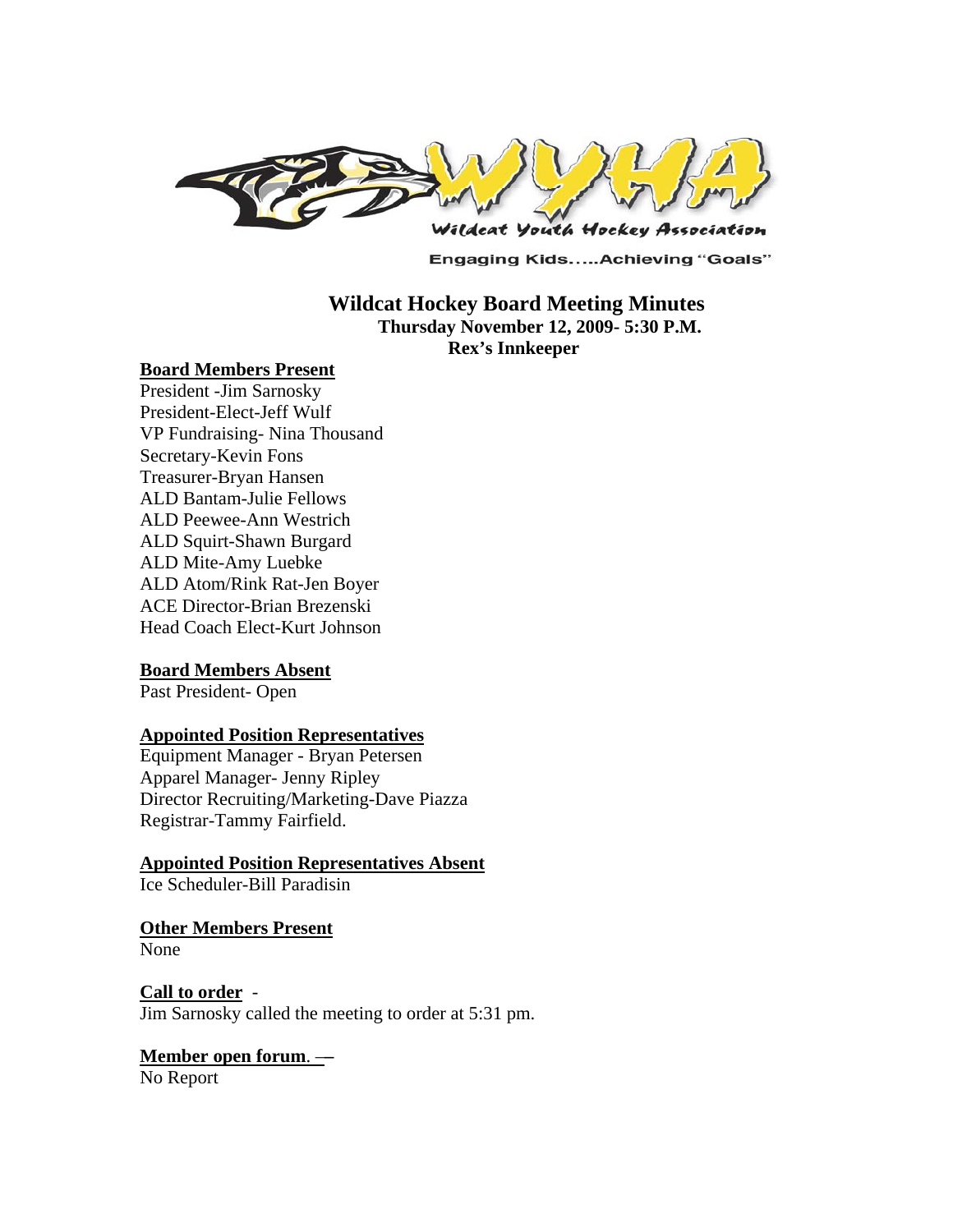### **Approval of prior meeting minutes**.

Ann Westrich made a motion to approve the October meeting minutes, Julie Fellows seconded. Motion carried unanimously.

### **Additions to the agenda**

Added topics to discuss review tryout process – Brian Brezenski

#### **Approval of agenda**

 Amy Luebke made a motion to approve the agenda, Nina thousand seconded. Motion carried unanimously.

### **Approval of bills –**

Amy Luebke made a motion to approve the Bills, Nina thousand seconded. Motion carried unanimously.

## **Reports:**

**LTP:**  Nothing to report.

**Atom/Rink Rat:** 

Nothing to report.

### **Mite ALD :.**

Nothing to report.

### **Squirt ALD: Off ice officials**

When score sheets are incorrect, try to get correct before they are signed, if found later, enter correct on our web site, make a not on the score sheet and submit the modified sheet if patches are involved at the end of the season.

**Pee Wee :** 

Nothing to report.

**Bantam:**  Nothing to report.

### **Treasurer:**

Amy Luebke made a motion to approve the year to date report, Shawn Burgard seconded, motion passed unanimously.

### **Equipment :**

Nothing to report.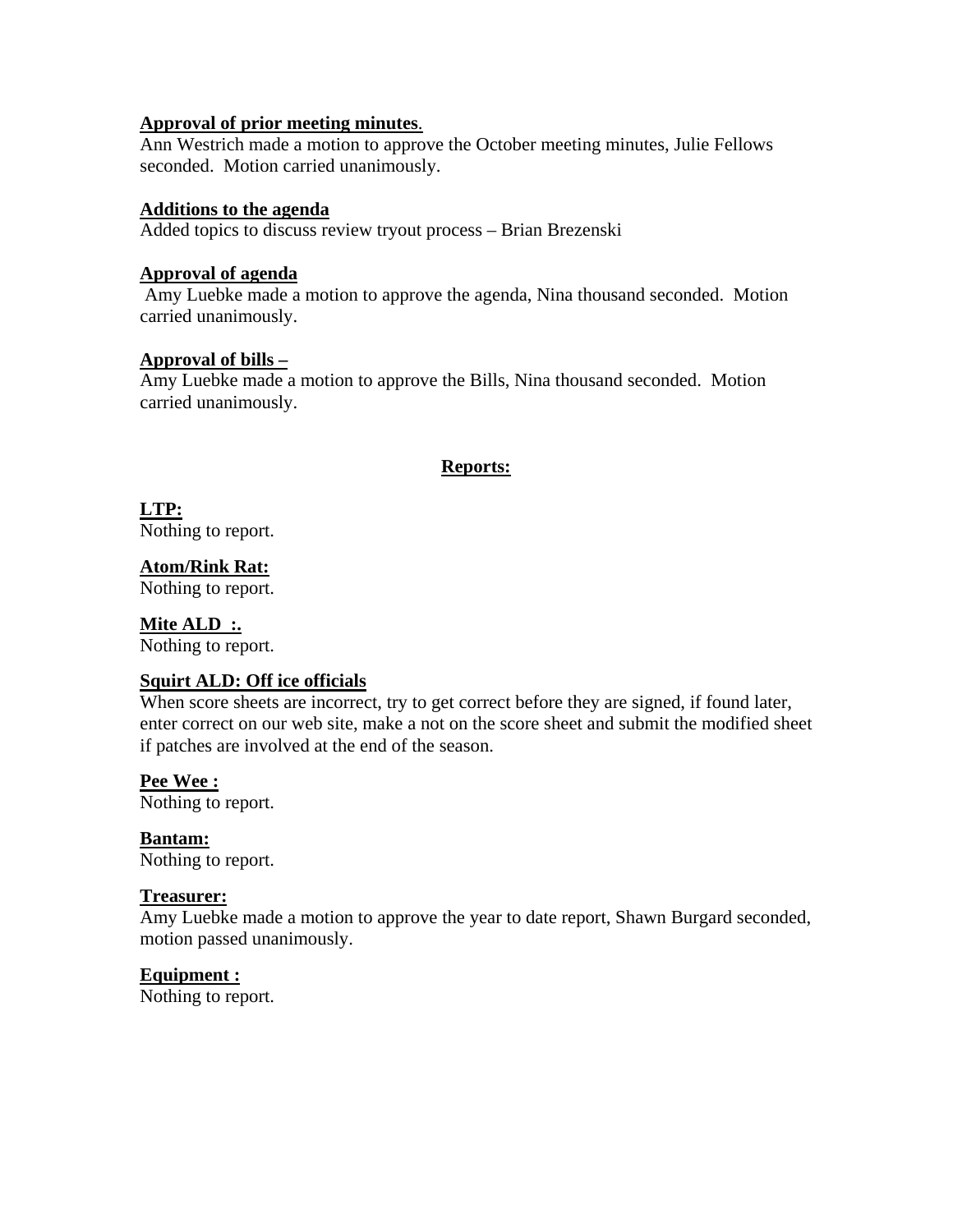## **Fundraising:**

## • **Parent Directory Advertising**

Have sold about \$1,000 in advertising for the directory, showed samples at the meeting and they look very nice!

## • **Corporate sponsors**

Corporate team sponsorships split 90% team, 10% club. Nina will come up with a designation on how the money should be spent to be reviewed at the December meeting.

• **Texas Hold'm results**  Over \$1600 profit – great success!!

**Apparel-**

Nothing to report.

**Registrar-**

Nothing to report.

### **Ice scheduler-**

Nothing to report.

### **Marketing Director:**

Nothing to report.

## **Ace Director:**

Review tryouts, possible improvements. Some ideas discussed

- o Shorten time to 1 hour
- o Incorporate more past coaches input
- o Call it Team Placement vs. Tryout
- o Larger Grading scale (1-6 or 1-8) to provide more separation
- o Later in the day to avoid conflicts with football
- o 2 weekends vs 1
- o Extending the final team placement until the weekend after the tryout to evaluate players possibly placed at wrong level

Further discussion will take place and any changes will be in the revised Handbook in April.

### **Old Business;**

• **Culvers Classic** 

Not sufficient interest or people already had their tickets, will not move forward with group ticket buy.

• **Holiday Party Update – Amy getting approximate head count and costs.**  Looking to fund at \$10 per person, Amy to explore further.